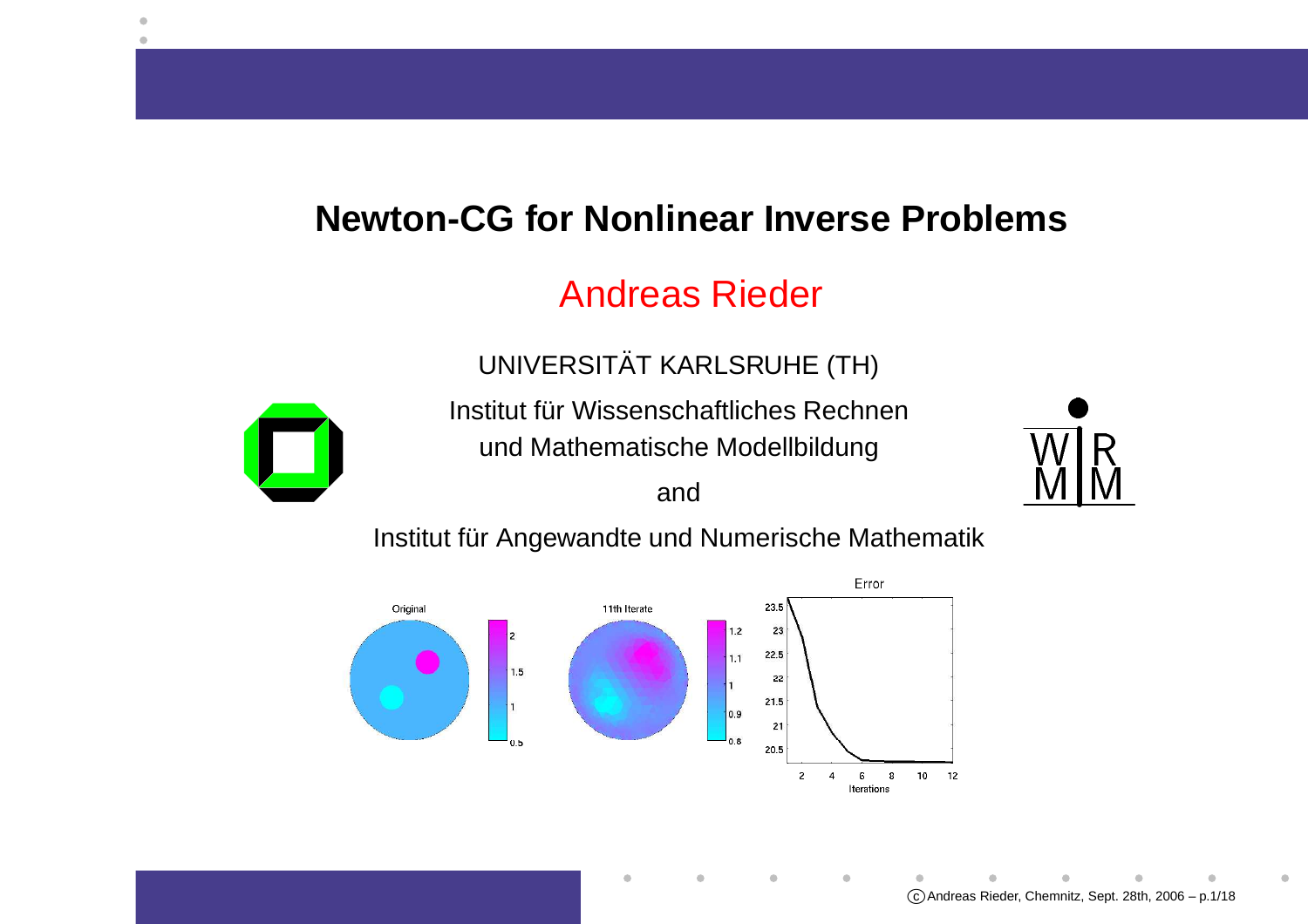#### **Overview**

- Regularizations of Newton type for nonlinear problemsک
- Inexact Newton-CG regularizations
	- **Convergence analysis**
	- **Aspects of implementation**
- Numerical experiments: impedance tomographyD
- References
- Conclusion: What to remember from this talk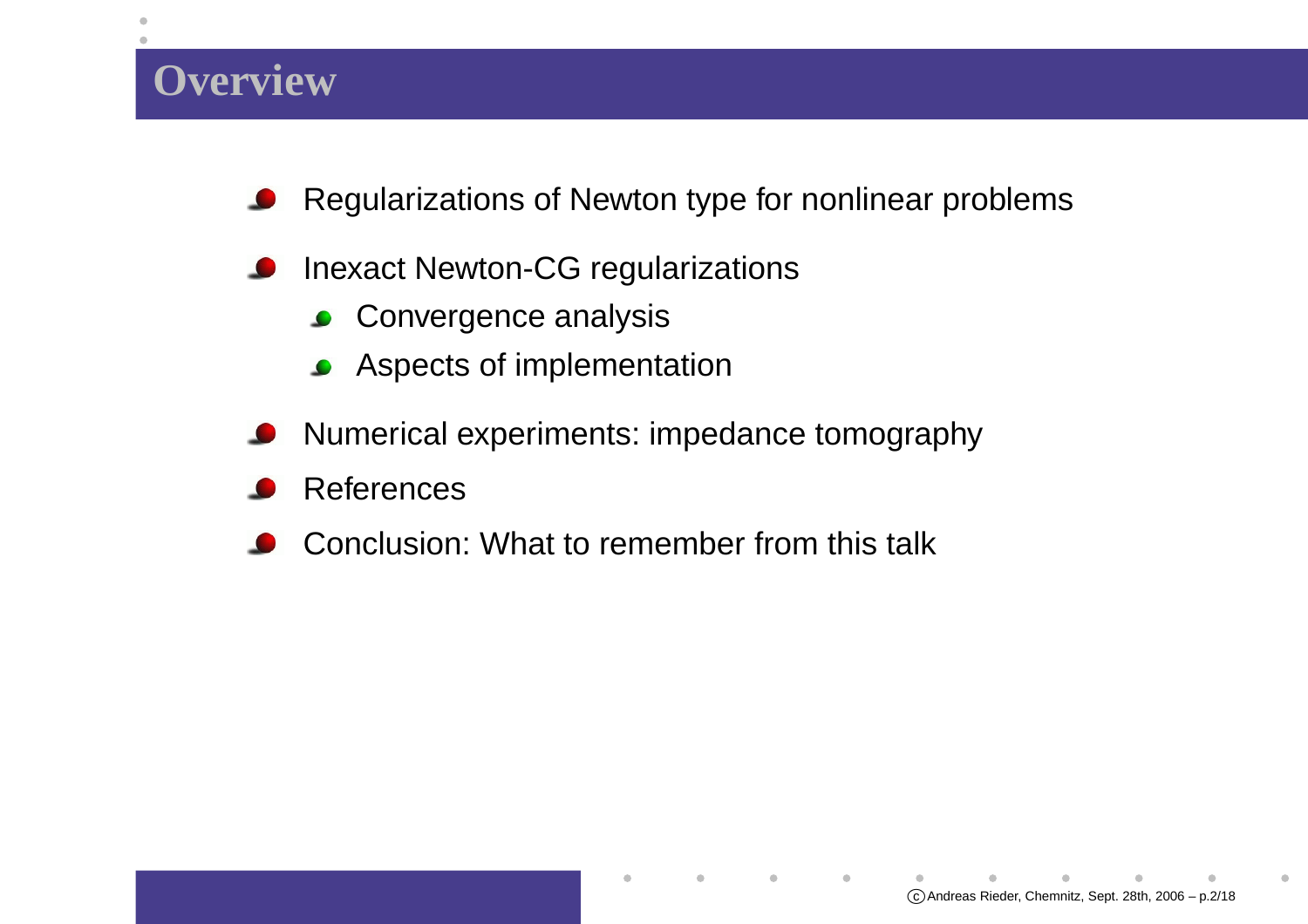## **Newton regularizations**

 $F : \mathsf{D}(F) \subset X \to Y$ ,  $X, Y$  Hilbert spaces

$$
F(x) = y^{\delta}
$$

where  $\|y-y\|$  $\delta \| \leq \delta$ ,  $y = F(x^+)$ , and  $F(x) = y$  locally ill-posed in  $x^+$ .

Let  $x_n$  $n$  be an approximation to  $x^+$ :  $x_{n+1}=x_n+s_n$ 

The exact Newton step  $s_n^{\mathbf{e}}$  $\frac{\mathsf{e}}{n}\,=\,x^{+}$  $- \, x_n$  $_n$  satisfies  $(A_n := F'(x_n))$ 

$$
A_n s_n^e = y - F(x_n) - E(x^+, x_n)
$$

=⇒ $\Rightarrow$  Determine  $s_n$  $_n$  as regularized solution of

$$
A_n s = b_n^{\delta}, \quad b_n^{\delta} := y^{\delta} - F(x_n)
$$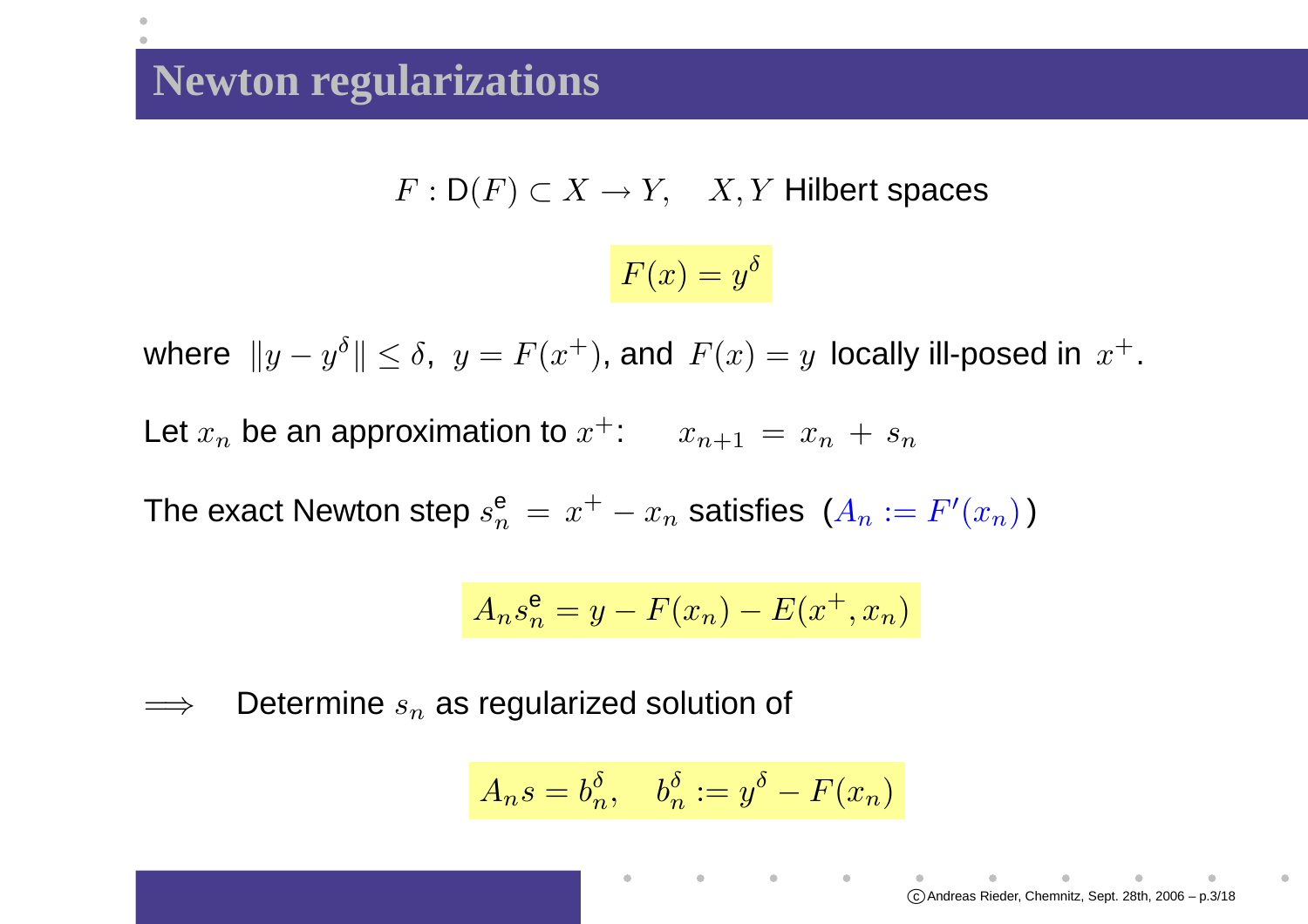# **Newton regularizations (continued)**

$$
s_n = s_{n,\ell} = g_{\ell}(A_n^* A_n) A_n^* b_n^{\delta} + (I - g_{\ell}(A_n^* A_n) A_n^* A_n) s_{\star,n}
$$

 $\{g_\ell\}$  regularizing filter:

$$
\lim_{\ell \to \infty} s_{n,\ell} = \begin{cases} A_n^+ b_n^{\delta} + P_{\mathsf{N}(A_n)} s_{\star,n} \ : \ b_n^{\delta} \in \mathsf{R}(A_n) \oplus \mathsf{R}(A_n)^{\perp} \\ \infty \qquad \qquad : \qquad \text{otherwise} \end{cases}
$$

$$
x_{n+1} = x_n + g_{i_n}(A_n^* A_n) A_n^* b_n^{\delta} + (I - g_{i_n}(A_n^* A_n) A_n^* A_n) s_{\star, n}
$$

 $\bullet$ 

Tasks:

- 1. choice of  $\{g_\ell\}$
- 2. choice of  $s_{\star,n}$
- 3. choice of  $i_{n}$
- 4. stopping of the Newton iteration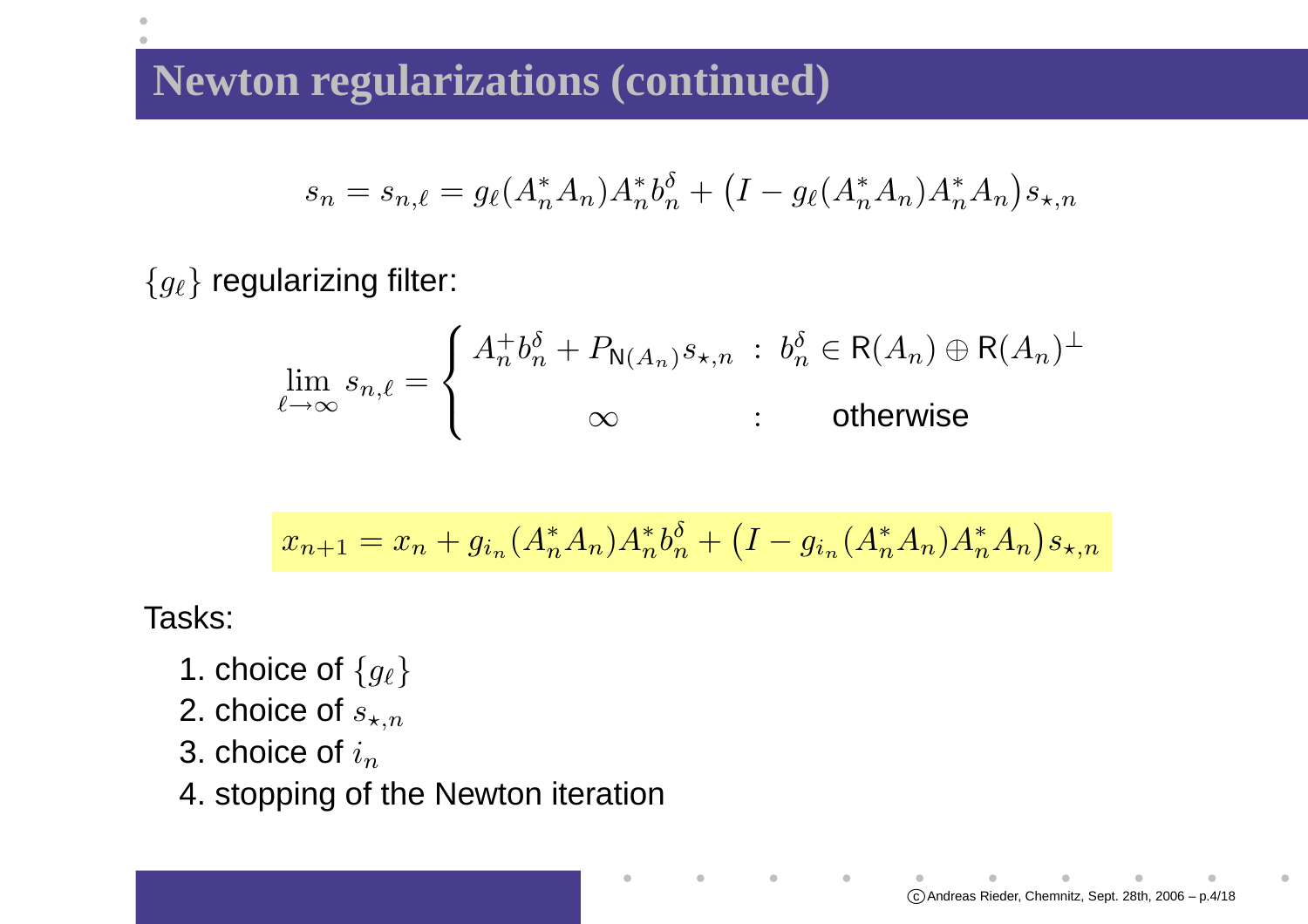## **Examples**

 $\bullet$ 

$$
x_{n+1} = x_n + g_{i_n}(A_n^* A_n) A_n^* b_n^{\delta} + (I - g_{i_n}(A_n^* A_n) A_n^* A_n) s_{\star, n}
$$

nonlinear Landweber (Hanke, Neubauer, Scherzer 95)  $\bullet$ 

$$
x_{n+1} = x_n + A_n^* b_n^{\delta}, \quad ||A_n|| \le 1,
$$

 $\bullet$ 

 $\sim$  0.00  $\pm$ 

 $g_{\ell}(t)=\sum_{j=0}^{\ell-1}(1-t)^j, \ \ i_n=1,\,s_{\star,n}=0,$  discrepancy principle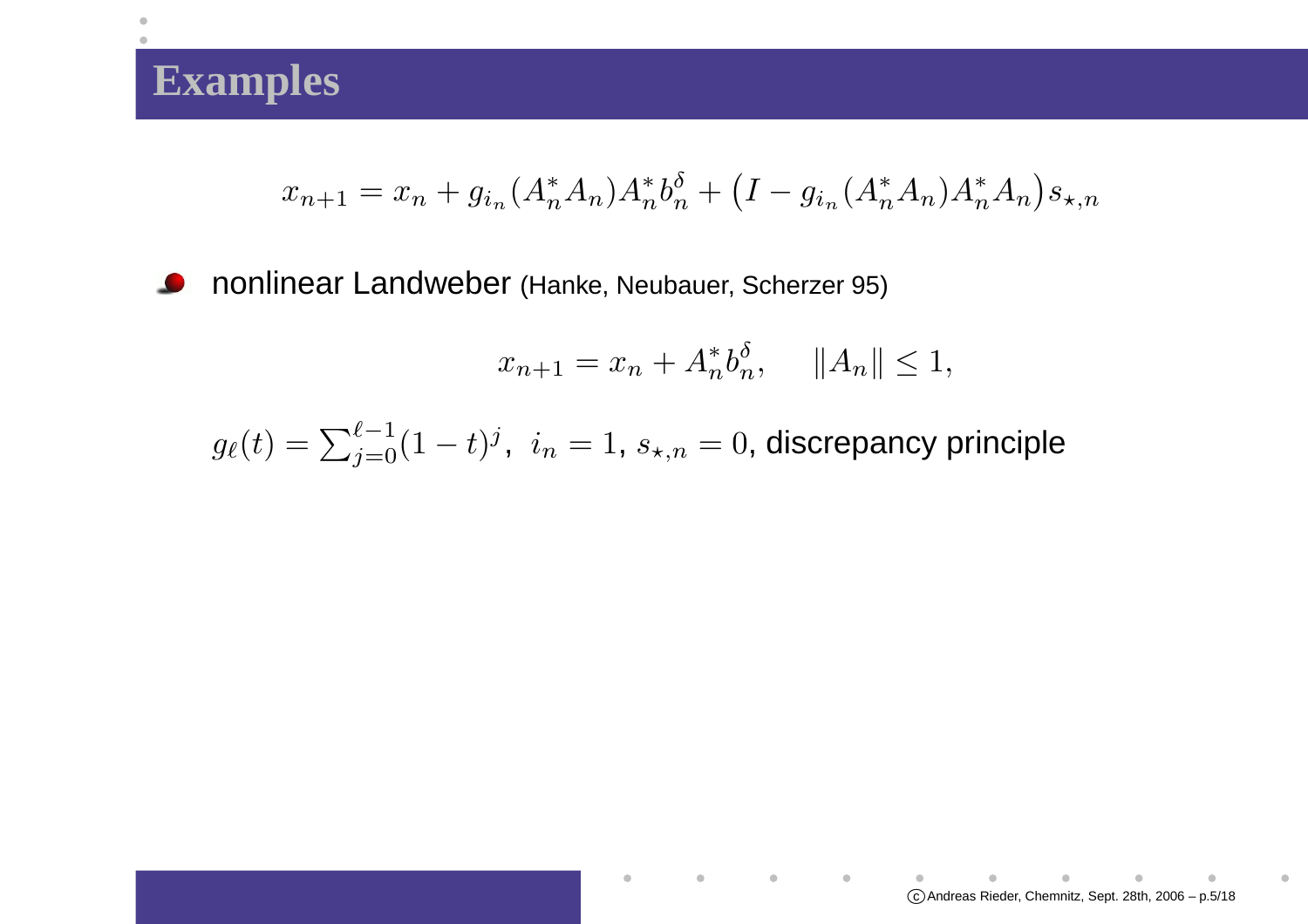#### **Examples**

$$
x_{n+1} = x_n + g_{i_n}(A_n^* A_n) A_n^* b_n^{\delta} + (I - g_{i_n}(A_n^* A_n) A_n^* A_n) s_{\star, n}
$$

nonlinear Landweber (Hanke, Neubauer, Scherzer 95)  $\bullet$ 

$$
x_{n+1} = x_n + A_n^* b_n^{\delta}, \quad ||A_n|| \le 1,
$$

 $g_{\ell}(t)=\sum_{j=0}^{\ell-1}(1-t)^j, \ \ i_n=1,\,s_{\star,n}=0,$  discrepancy principle

nonlinear gradient decent (Scherzer 96)  $\bullet$ 

$$
x_{n+1} = x_n + \lambda_n A_n^* b_n^{\delta}, \quad \lambda_n = \|A_n^* b_n^{\delta}\|^2 / \|A_n A_n^* b_n^{\delta}\|^2,
$$

 $\bullet$ 

 $\sim 100$ 

 $i_n=1,\,s_{\star,n}=0,$  discrepancy principle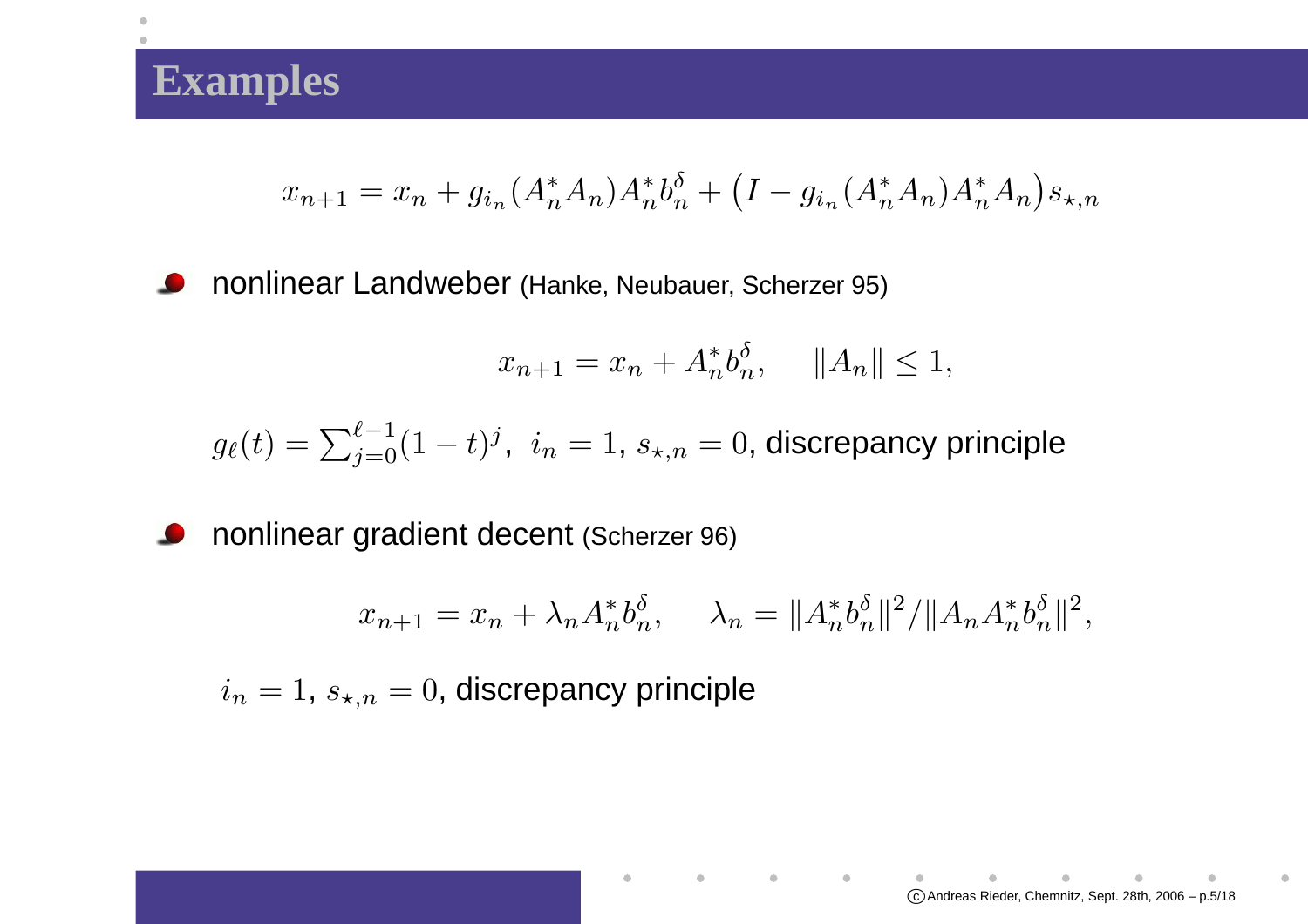#### **Examples (continued)**

iteratively regularized Gauss-Newton methods (Bakushinsky 92, Blaschke(Kaltenbacher), Neubauer & Scherzer 97, Kaltenbacher 98, ...)

$$
x_{n+1} = x_0 + g_{i_n}(A_n^* A_n) A_n^* (b_n^{\delta} - A_n(x_0 - x_n))
$$

 $g_\ell(t) = 1/(t+\alpha_\ell), \, \lim_{\ell \to \infty} \alpha_\ell = 0$  (strongly monotone),  $\{i_n\}$  chosen a priori (strongly increasing),  $s_{\star,n}=x_0-x_n$ , discrepancy principle/a priori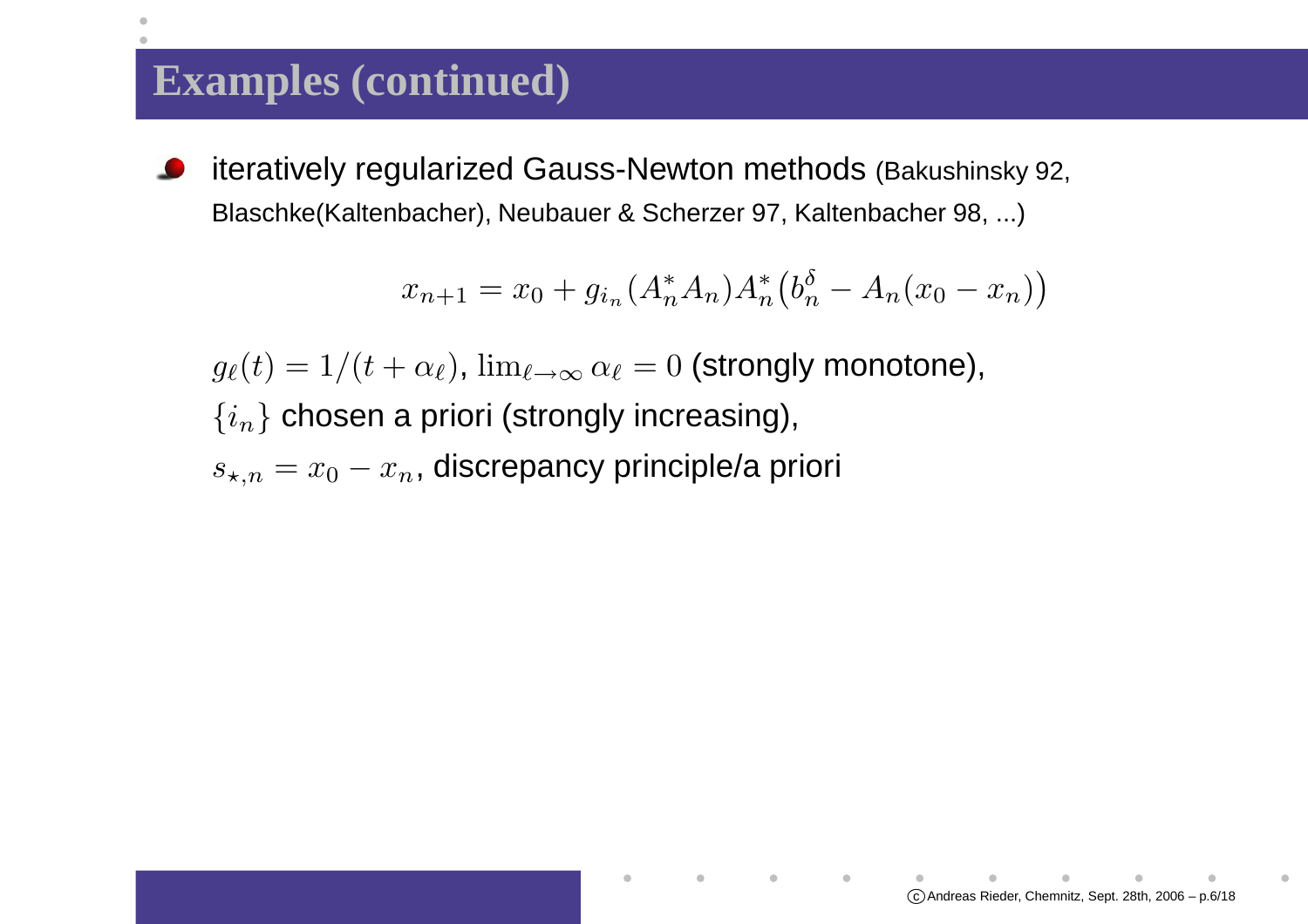# **Textbooks (on regularizations for nonlinear problems)**

- A. B. Bakushinsky, M. Yu. Kokurin $\bullet$  Iterative Methods for Approximate Solution of Inverse ProblemsSpringer, 2004
- **S** Y. Alber, I. Ryazantseva Nonlinear Ill-posed Problems of Monotone TypeSpringer, 2006
- B. Kaltenbacher, A. Neubauer, O. ScherzerIterative Regularization Methods for Nonlinear Ill-posed Problems Springer, 2006 (to appear??)

A. RiederKeine Probleme mit Inversen Problemen (Chapter 7) Vieweg, 2003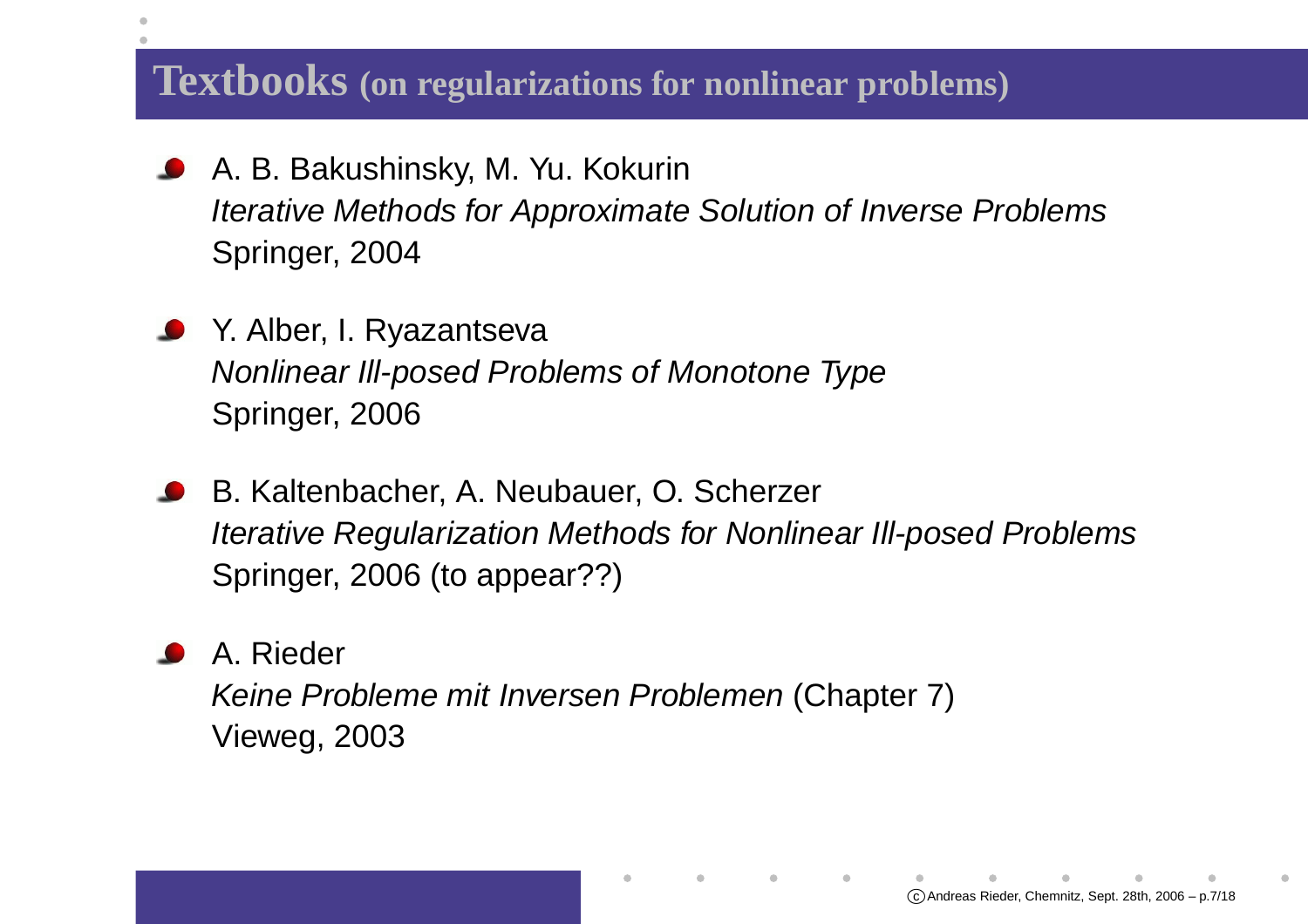#### **Inexact Newton-CG scheme**

$$
x_{n+1} = x_n + g_{i_n}(A_n^* A_n) A_n^* b_n^{\delta} + (I - g_{i_n}(A_n^* A_n) A_n^* A_n) s_{\star, n}
$$

#### **Guiding principles**

- 1.  $s_{\star,n}=0$  (because  $s_n\approx s_n^{\mathbf{e}}$  $\frac{\mathsf{e}}{n}=x^+-x_n\to0$
- 2. Adapt  $i_n$  dynamically according to the  $_n$  dynamically according to the local degree of ill-posedness
- 3. Choose the most efficient regularization scheme for  $\{g_\ell\}$
- 4. Stop the iteration by an a-posteriori principle.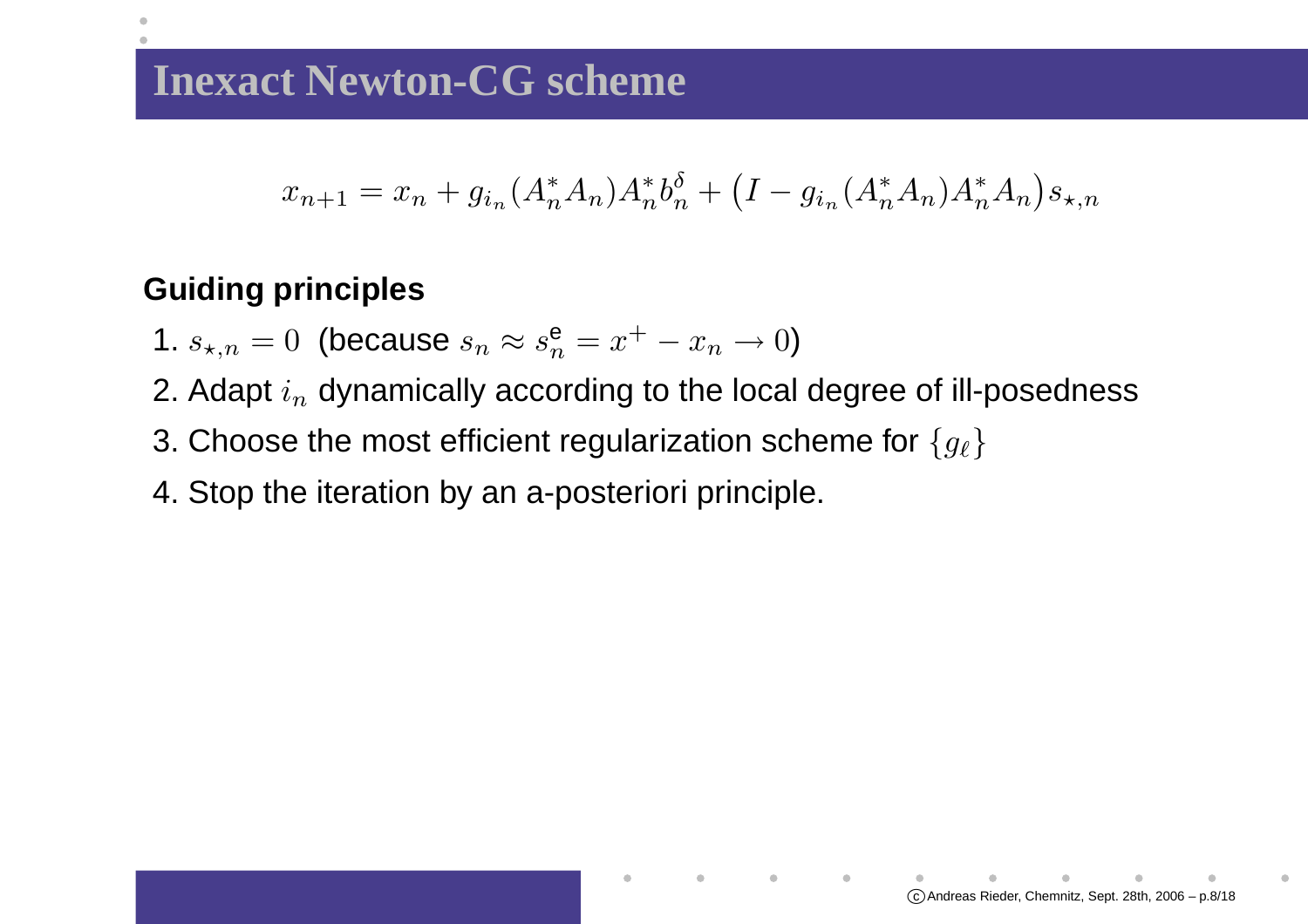#### **Inexact Newton-CG scheme (continued)**

 $\bullet$ 

 $\textbf{CG-REGINN}(x,R,\{\mu_k\})$  $n=0$ ,  $x_0=x$ while  $\|b_n^\delta\|$  $\{i_n=0$  $\frac{\delta}{n} \| > R \delta$  do  $n = 0$ 

repeat

$$
i_n = i_n + 1
$$
  

$$
s_{i_n} = g_{i_n}^{\text{cg}}(A_n^* A_n, b_n^{\delta}) A_n^* b_n^{\delta}
$$

$$
\texttt{until } \frac{\|A_n s_{i_n} - b_n^\delta\|}{\|b_n^\delta\|} ~<~ \mu_n
$$

 $\bullet$ 

 $\bullet$ 

 $\blacksquare$ 

$$
x_{n+1} = x_n + s_{i_n}
$$

$$
n = n + 1
$$

$$
x = x_n
$$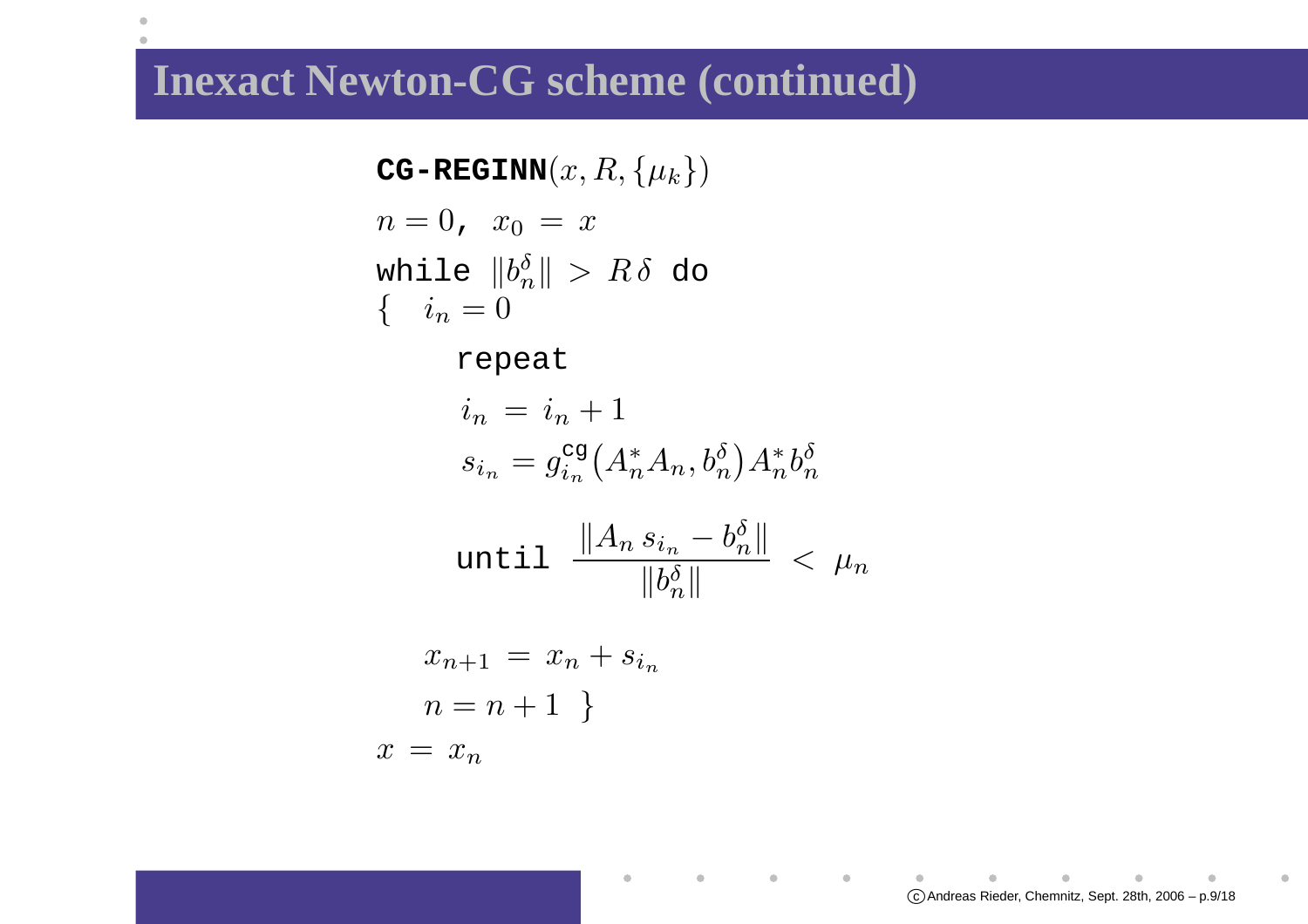Theorem: Assume the tangential cone condition

$$
||E(v, u)|| = ||F(v) - F(u) - F'(u)(v - u)|| \le \omega ||F(v) - F(u)||, \quad v, u \in B_{\rho}(x^+)
$$

Moreover:  $\omega$ ,  $R$ ,  $\{\mu_k\}$  "suitable",  $x_0 \in B_\rho(x^+)$ Then, all iterates  $\{x_1,\ldots,x_{N(\delta)}\}$  are well defined in  $B_\rho(x^+)$ . Additionally,

$$
||x^+ - x_n||_X < ||x^+ - x_{n-1}||_X, \quad n = 1, \dots, N(\delta).
$$

Furthermore,

$$
||y^{\delta} - F(x_{N(\delta)})||_Y \le R\delta < ||y^{\delta} - F(x_n)||_Y, \quad n = 0, \dots, N(\delta) - 1
$$

and

$$
\frac{\|y^{\delta} - F(x_{n+1})\|_{Y}}{\|y^{\delta} - F(x_{n})\|_{Y}} < \mu_{n} + \frac{\omega}{1 - \omega} \leq \Lambda < 1, \quad n = 0, \dots, N(\delta) - 1.
$$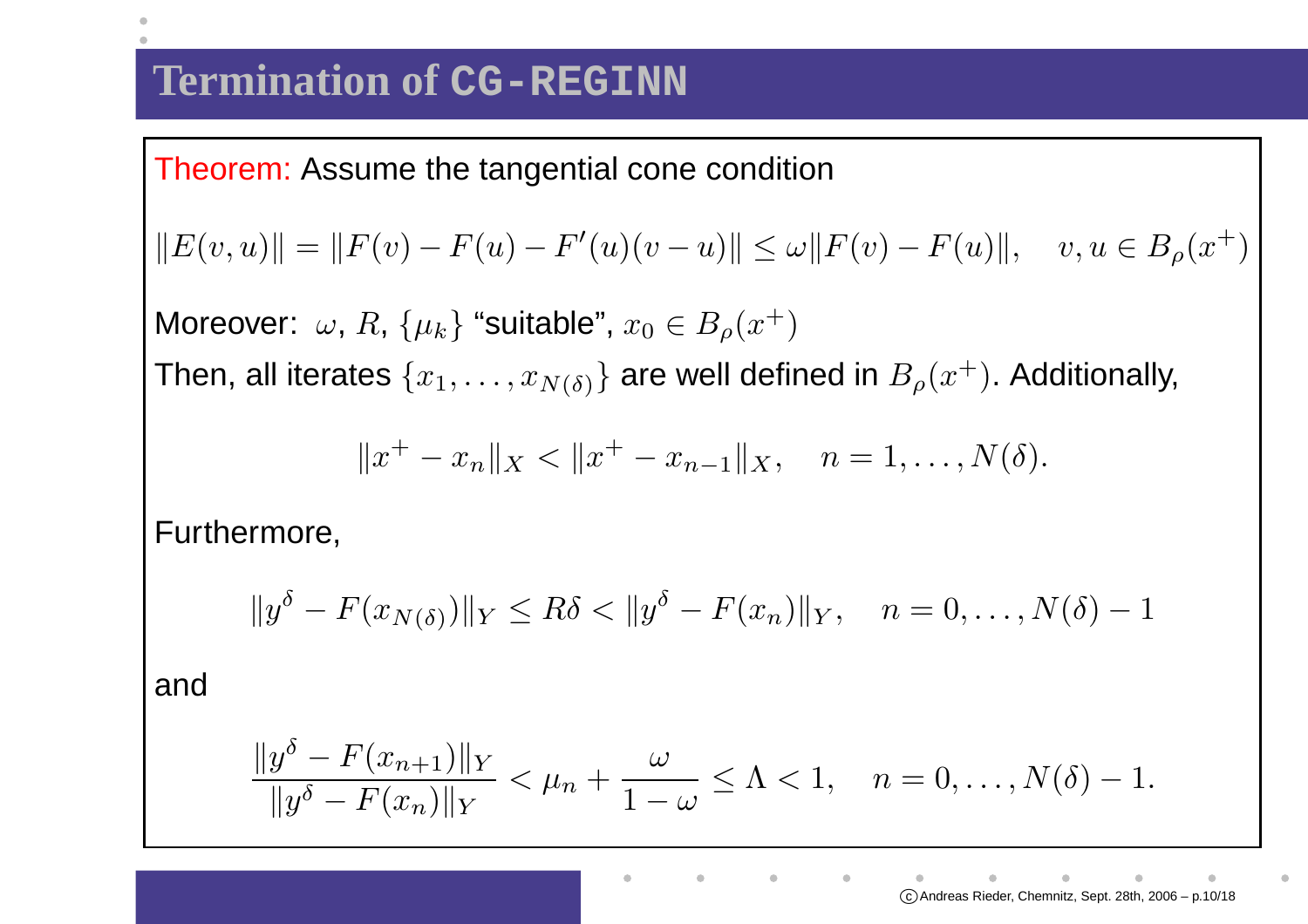# **Convergence of CG-REGINN**

Corollary: Let  $F$  be weakly sequentially closed.

Then, any subsequence of  $\{x_{N(\delta)}\}_{0<\delta\leq\delta_{\max}}$  contains a subsequence which converges weakly to a solution of  $F(x) = y$ .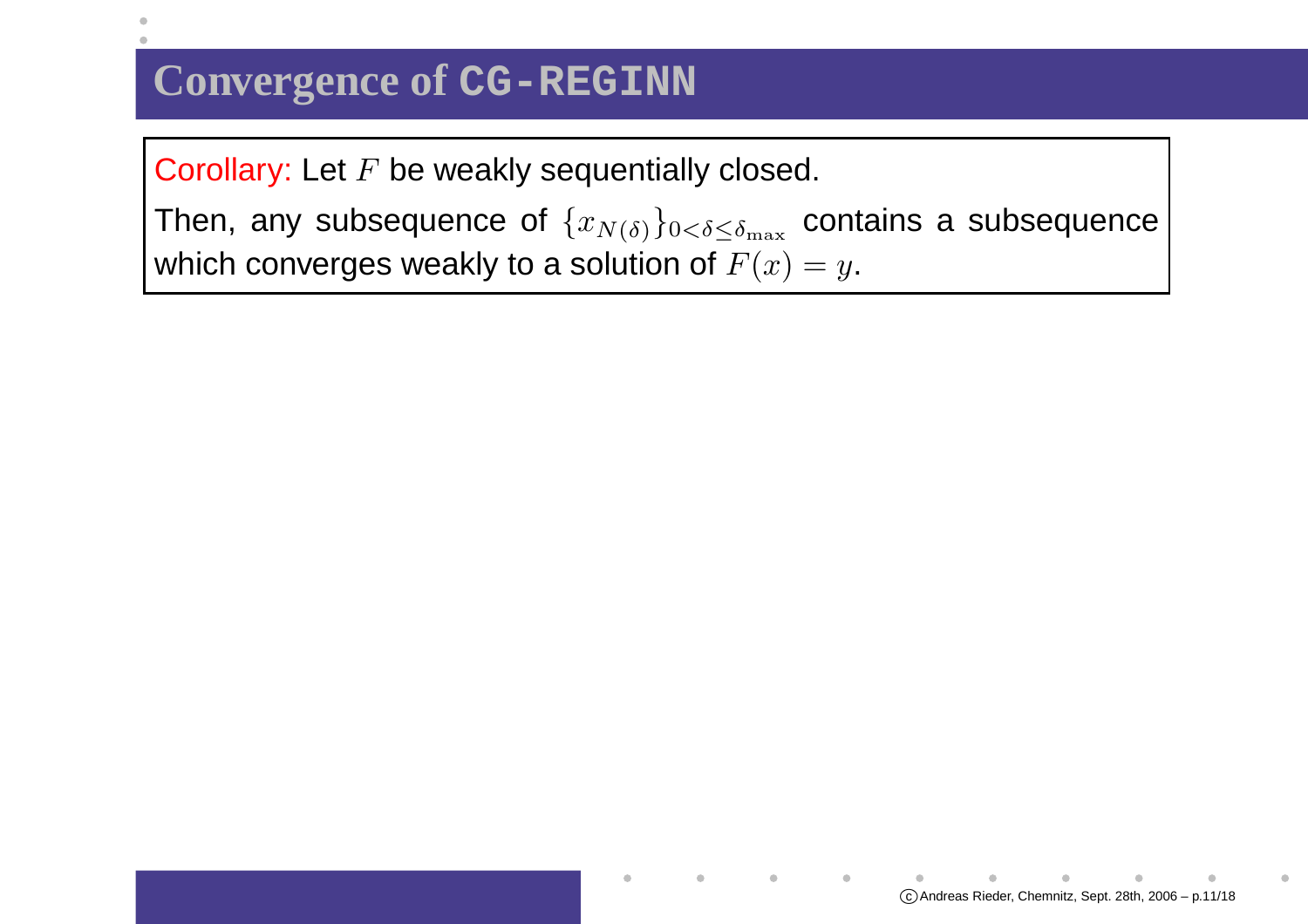# **Convergence of CG-REGINN**

Corollary: Let  $F$  be weakly sequentially closed.

Then, any subsequence of  $\{x_{N(\delta)}\}_{0<\delta\leq\delta_{\max}}$  contains a subsequence which converges weakly to a solution of  $F(x) = y$ .



 $\copyright$  Andreas Rieder, Chemnitz, Sept. 28th, 2006 - p.11/18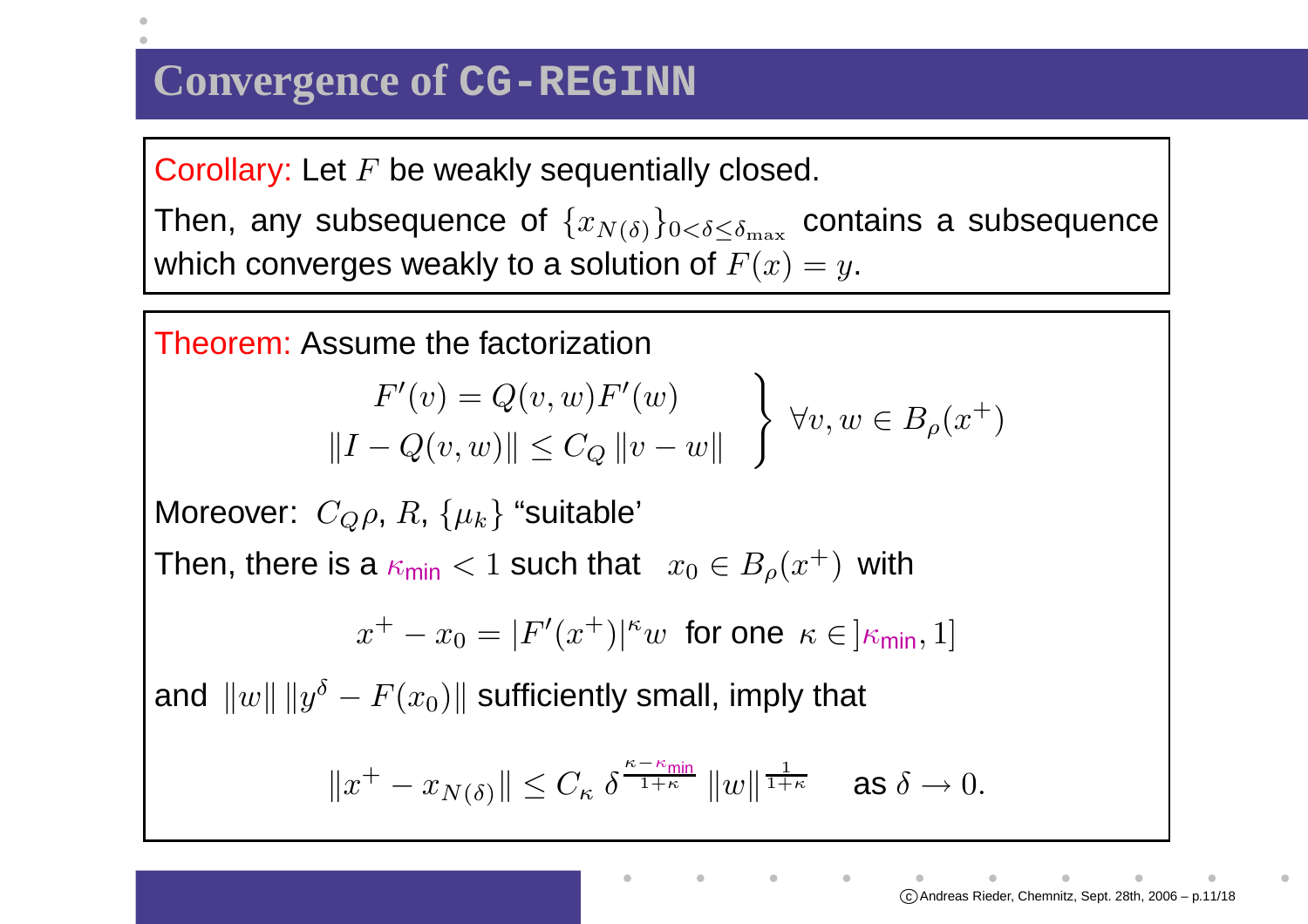# **Aspects of implementation: dynamic choice of tolerances**

Goal:  $\mu_n$  $_n$  as small as possible; since

 $\bullet$  $\mathcal{L}$ 

$$
\frac{\|F(x_{n+1}) - y^{\delta}\|}{\|F(x_n) - y^{\delta}\|} \approx \mu_n
$$

 $\copyright$  Andreas Rieder, Chemnitz, Sept. 28th, 2006 - p.12/18

 $\blacksquare$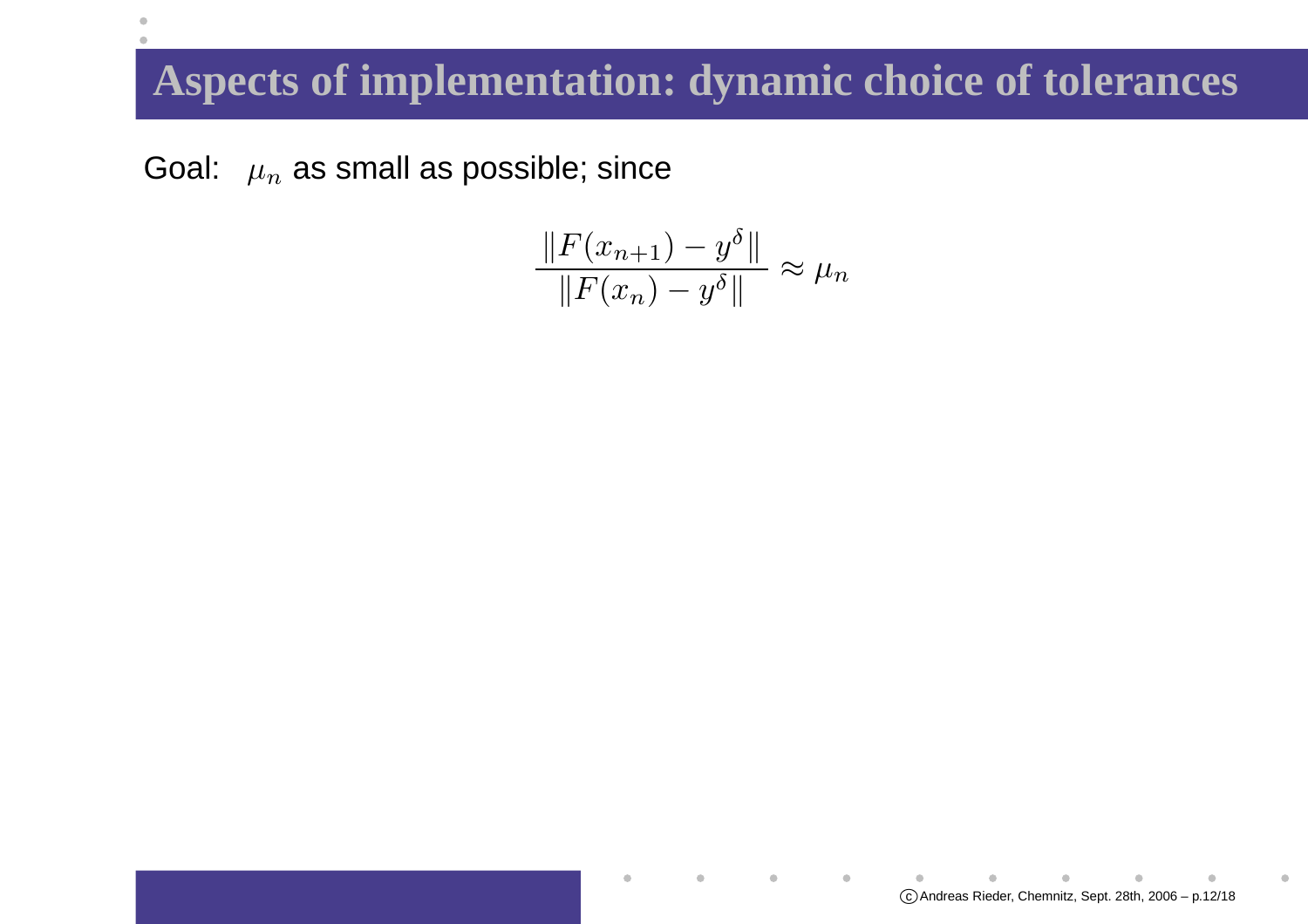## **Aspects of implementation: dynamic choice of tolerances**

Goal:  $\mu_n$  $_n$  as small as possible; since

$$
\frac{\|F(x_{n+1}) - y^{\delta}\|}{\|F(x_n) - y^{\delta}\|} \approx \mu_n
$$

Initialize  $\mu_{\text{start}} \in ]0,1[, \quad \gamma \in ]0,1], \quad \mu_{\text{max}} \in ]\mu_{\text{start}},1[, \quad \widetilde{\mu}_{\text{start}}]$  $_{0}=\widetilde{\mu }_{1}:=\mu _{\mathrm{start}}$ 

#### **Choose**

$$
\mu_n := \mu_{\max} \max \{ R \delta / \| F(x_n) - y^\delta \|, \tilde{\mu}_n \}
$$

where

$$
\widetilde{\mu}_n := \begin{cases}\n1 - \frac{i_{n-2}}{i_{n-1}} (1 - \mu_{n-1}) & \text{: } i_{n-1} > i_{n-2} \\
\gamma \mu_{n-1} & \text{: } \text{ otherwise} \n\end{cases} \n\begin{aligned}\n\widetilde{\mu}_n &= 2\n\end{aligned}
$$

 $\bullet$ 

 $\sim 100$ 

 $\copyright$  Andreas Rieder, Chemnitz, Sept. 28th, 2006 - p.12/18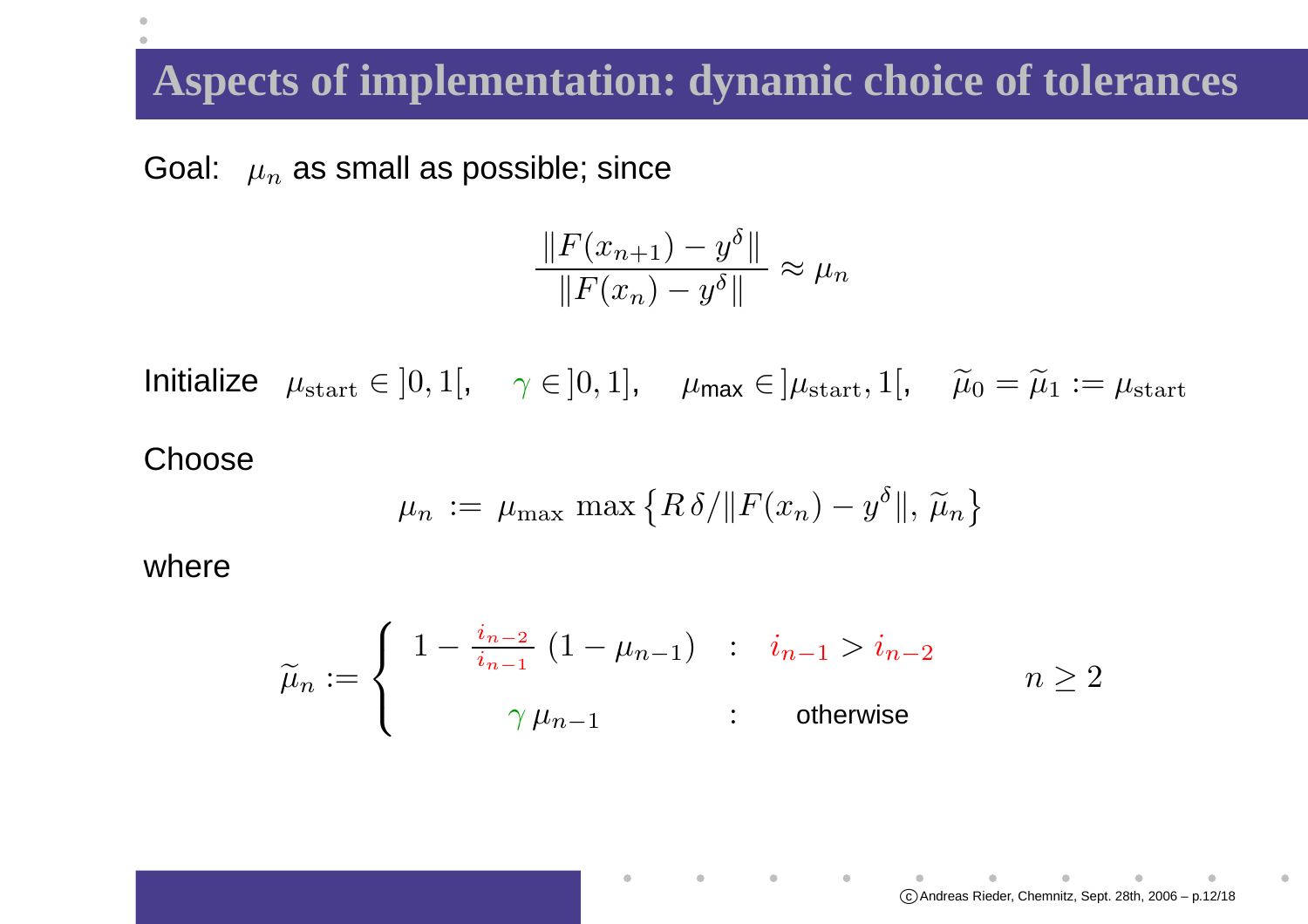#### **Numerical experiments: Impedance tomography**



 $\mathrm{div}(\sigma\nabla u)=0 \quad \text{in } D,$  $u+z_j\,\sigma\partial_{\bf n}u=U_j\quad\text{on }E_j$  $\sigma \partial_{\mathbf{n}} u = 0$  on  $\partial D \setminus \cup$  $\,jE_j.$  $\int_{E_j}$ σ∂n $u\$ d $\, S \,$ = $I_j$ 

 $F: \sigma \mapsto U = (U_1, \ldots, U_p)^\top \in \mathbb{R}^p_\diamond$  $_{\diamond}^p$  for a fixed current pattern  $I\in\mathbb{R}_{\diamond}^p$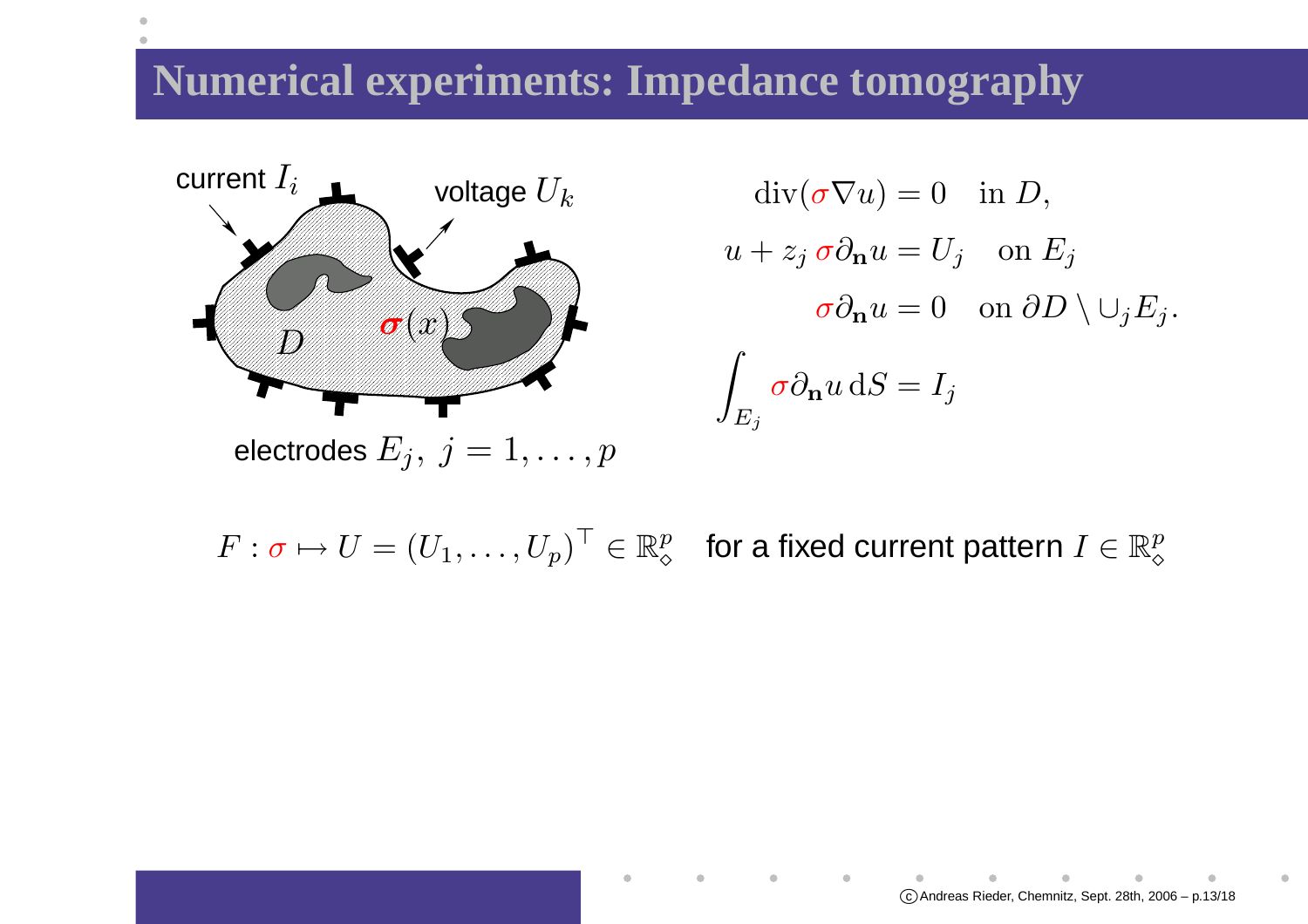## **Numerical experiments: Impedance tomography**



 $\mathrm{div}(\sigma\nabla u)=0 \quad \text{in } D,$  $u+z_j\,\sigma\partial_{\bf n}u=U_j\quad\text{on }E_j$  $\sigma \partial_{\mathbf{n}} u = 0$  on  $\partial D \setminus \cup$  $\,jE_j.$  $\int_{E_j}$ σ∂n $u\$ d $\, S \,$ = $I_j$ 

 $F: \sigma \mapsto U = (U_1, \ldots, U_p)^\top \in \mathbb{R}^p_\diamond$  $_{\diamond}^p$  for a fixed current pattern  $I\in\mathbb{R}_{\diamond}^p$ 

Modification:  $\,\ell\,$  different current patterns are applied, that is,

$$
\boldsymbol{F}:\sigma\mapsto\boldsymbol{U}\in\mathbb{R}_{\diamond}^{p\cdot\ell}\quad\text{for }\boldsymbol{I}\in\mathbb{R}_{\diamond}^{p\cdot\ell}
$$

In all numerical experiments:  $\,\ell=p\,$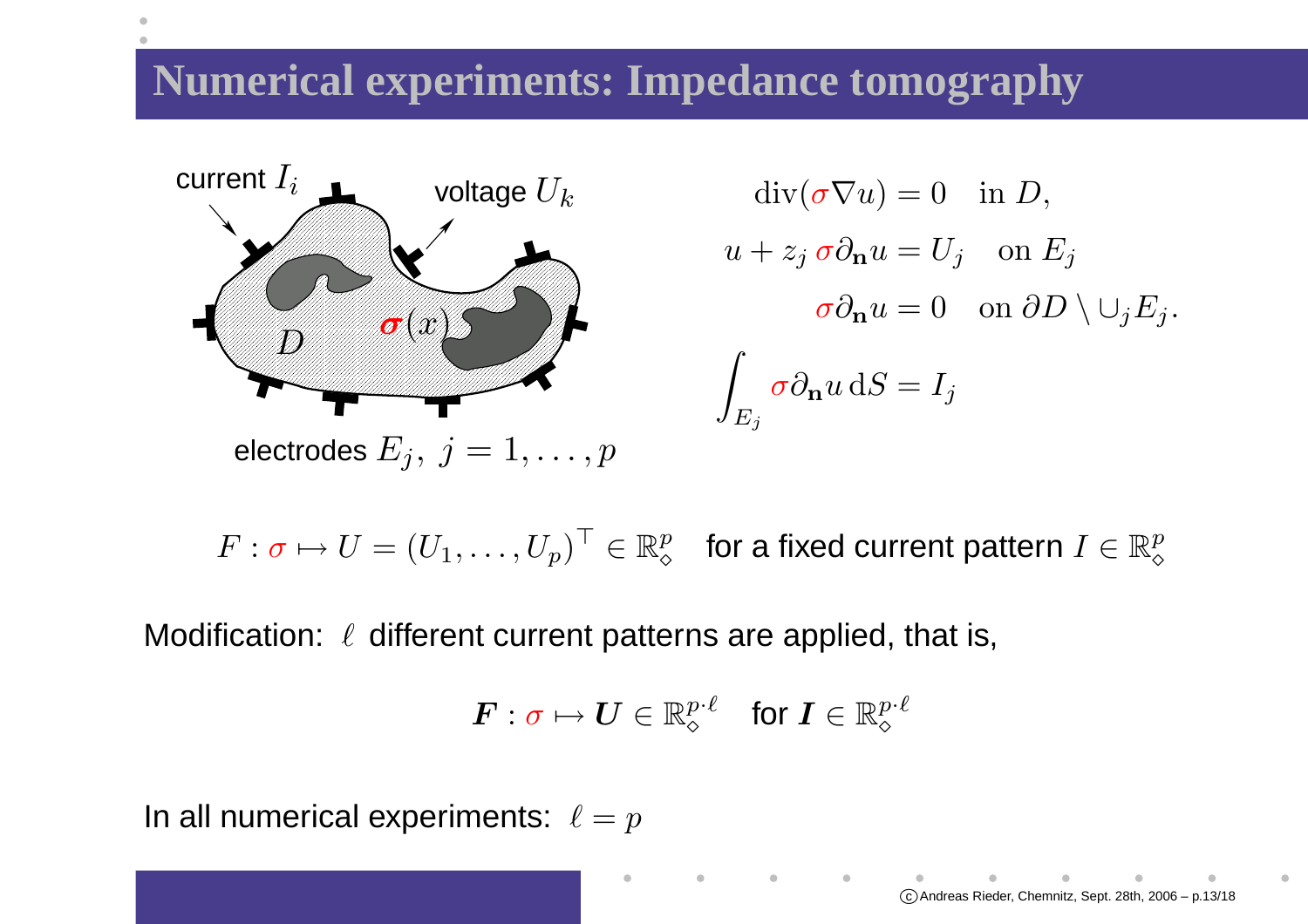# **Numerical experiments: FE meshes for 16 electrodes**





Finite element meshfor reconstruction

Finite element mesh forcomputing the Jacobian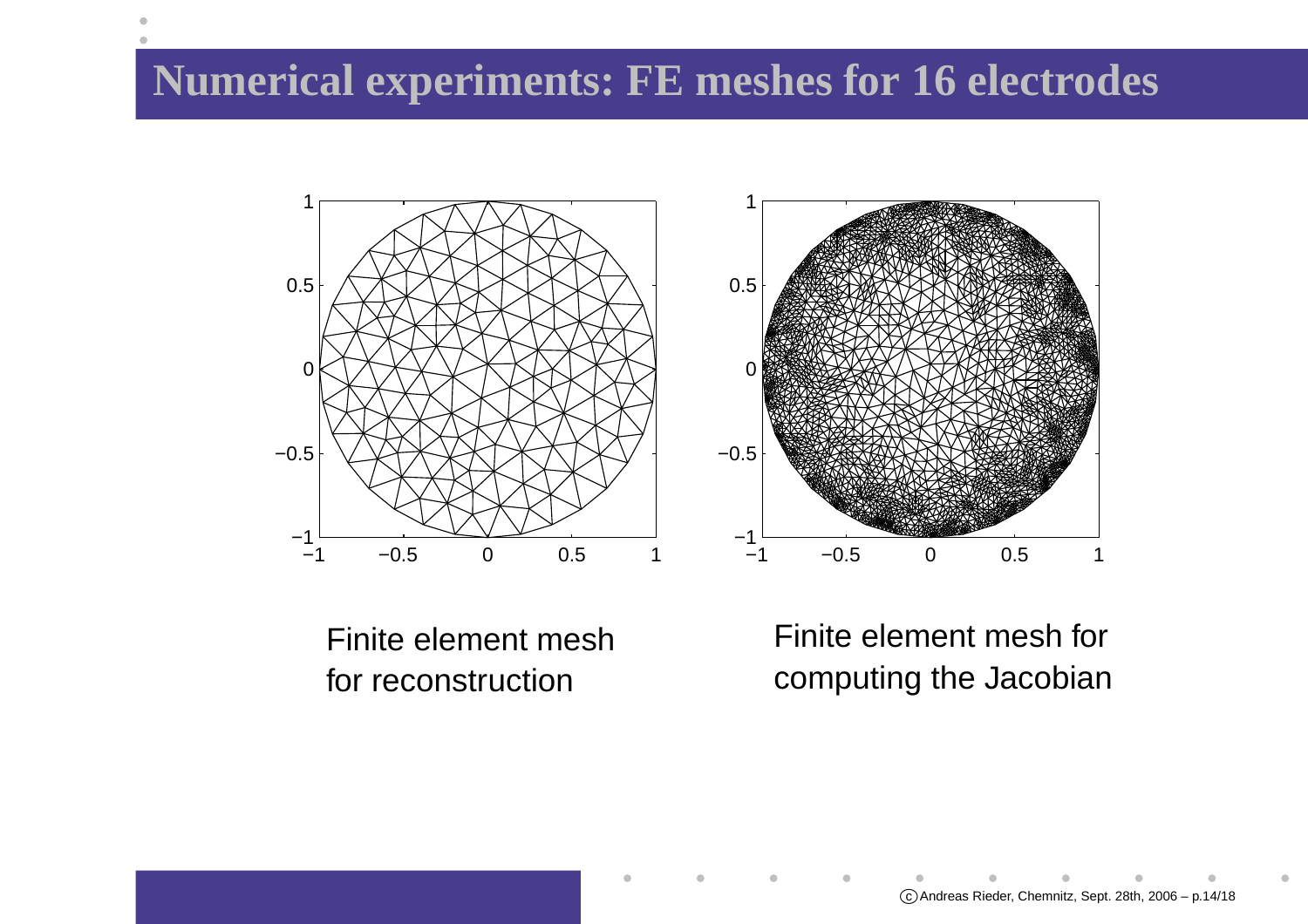# **Numerical experiments: Results**

 $\bullet$  $\bullet$ 

| $\, n \,$      | $\imath_n$ | $\mu_n$ | error in % |
|----------------|------------|---------|------------|
| 0              | 0          |         | 34.72      |
| 1              | 2          | 0.799   | 29.92      |
| $\overline{2}$ | 4          | 0.799   | 27.35      |
| 3              | 3          | 0.899   | 27.20      |
| 4              | 6          | 0.871   | 25.88      |
| 5              | 2          | 0.935   | 25.84      |
| 6              | 6          | 0.906   | 25.01      |
| $\overline{7}$ | 1          | 0.968   | 25.00      |
| 8              | 6          | 0.938   | 24.52      |
| 9              | 1          | 0.989   | 24.52      |
| 10             | 2          | 0.958   | 24.50      |
| 11             | 1          | 0.978   | 24.50      |
| 12             | 5          | 0.948   | 24.30      |
| 13             | 1          | 0.989   | 24.29      |
| 14             | 5          | 0.958   | 24.15      |
| 15             | 1          | 0.991   | 24.15      |

#### 32 electrodes, 0.5% artificial noise



Ò

۰

 $\blacksquare$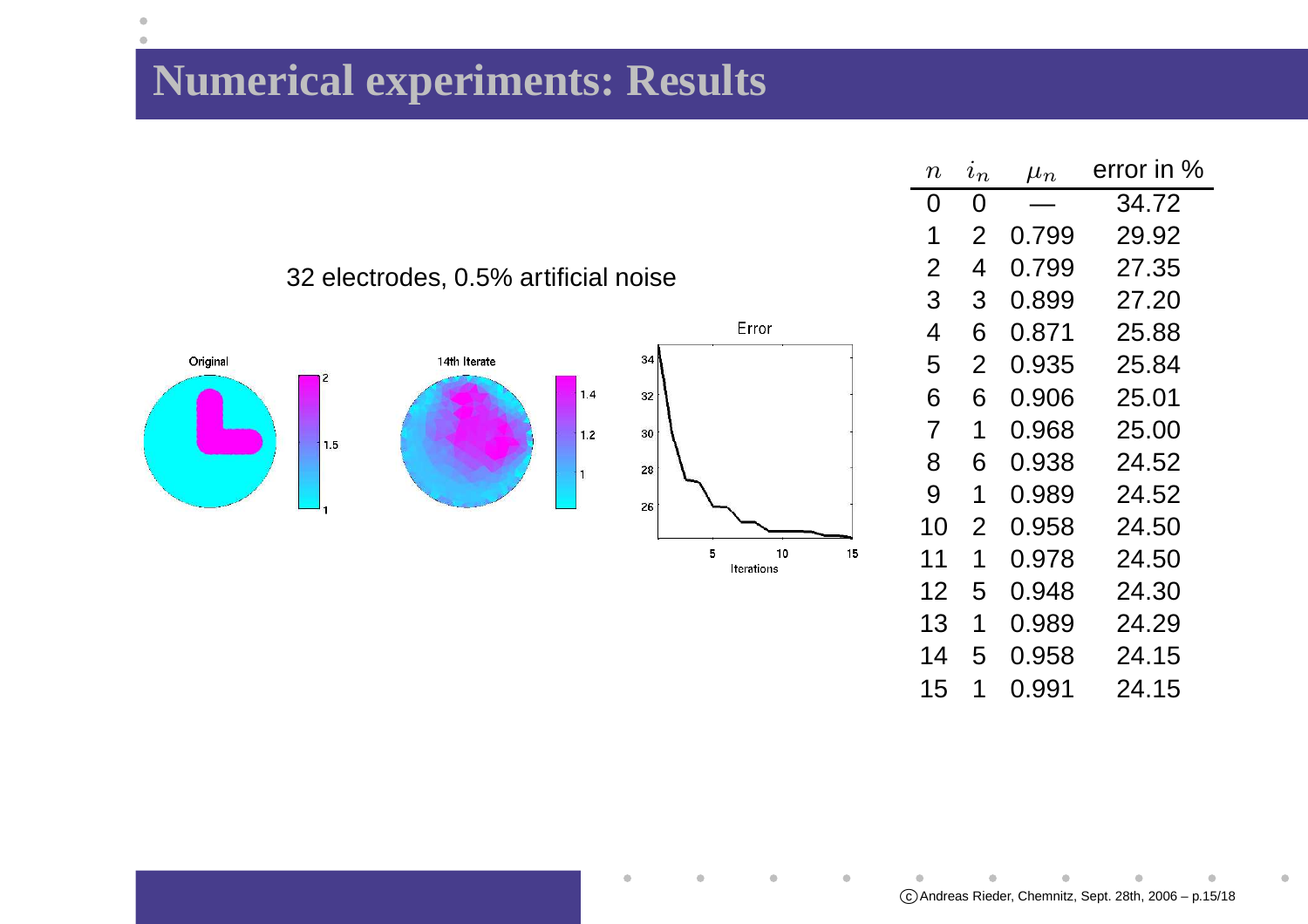# **Numerical experiments: Results (continued)**

 $\bullet$ 

#### 64 electrodes, 1% artificial noise



۰

 $\blacksquare$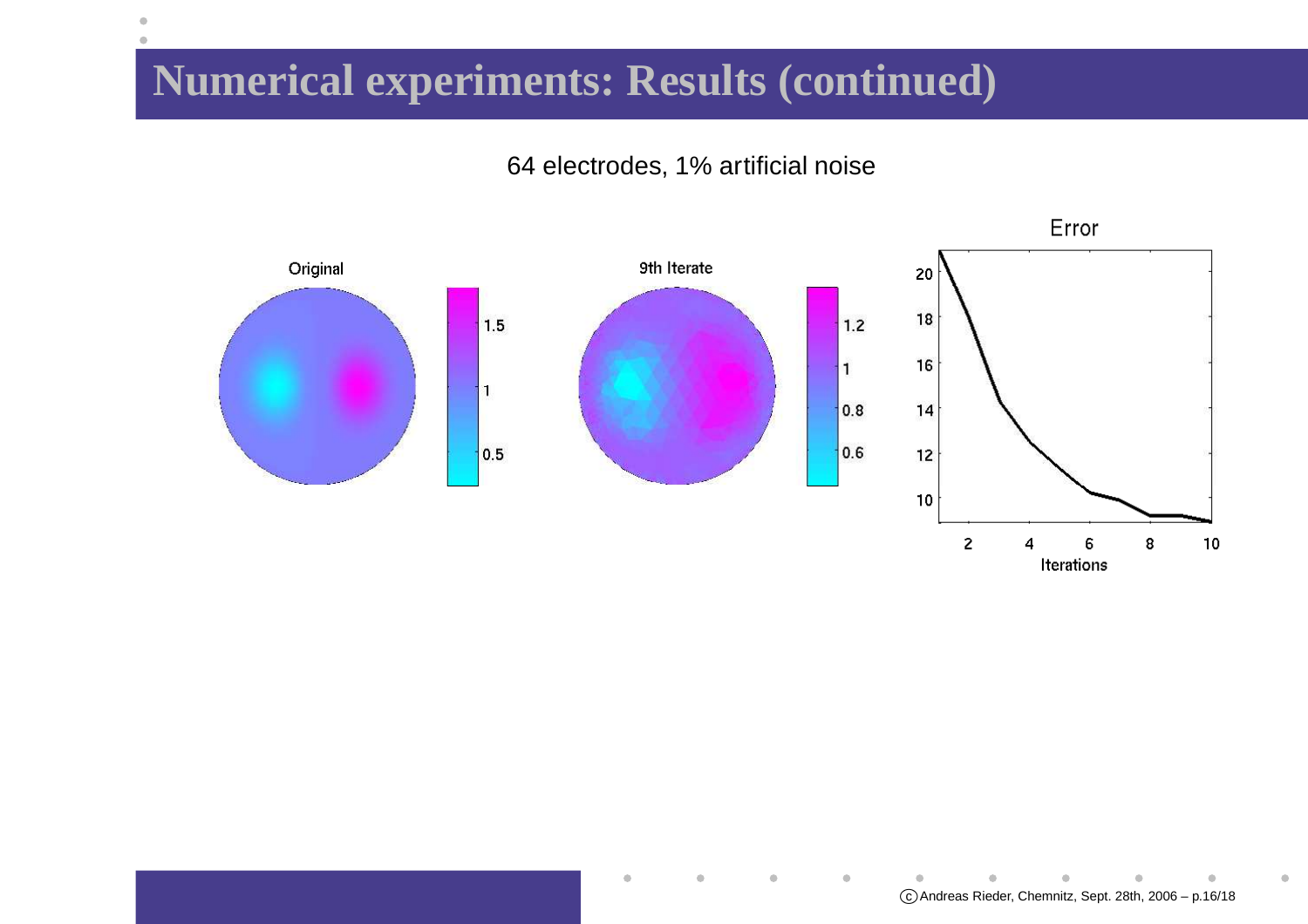#### **References**

1. M. Hanke

 Regularizing properties of <sup>a</sup> truncated Newton-CG algorithm fornonlinear inverse problemsNumer. Funct. Anal. Optim. 18 (1998), 971-993.

2. A. Rieder

Inexact Newton regularization using conjugate gradients as inneriteration

SIAM J. Numer. Anal. 43 (2005), 604-622.

- 3. A. Lechleiter, A. RiederNewton regularizations for impedance tomography: <sup>a</sup> numerical studyInverse Problems (2006), to appear
- 4. A. Lechleiter, A. RiederA convergence analysis of the Newton-type regularization CG-REGINNwork in progress